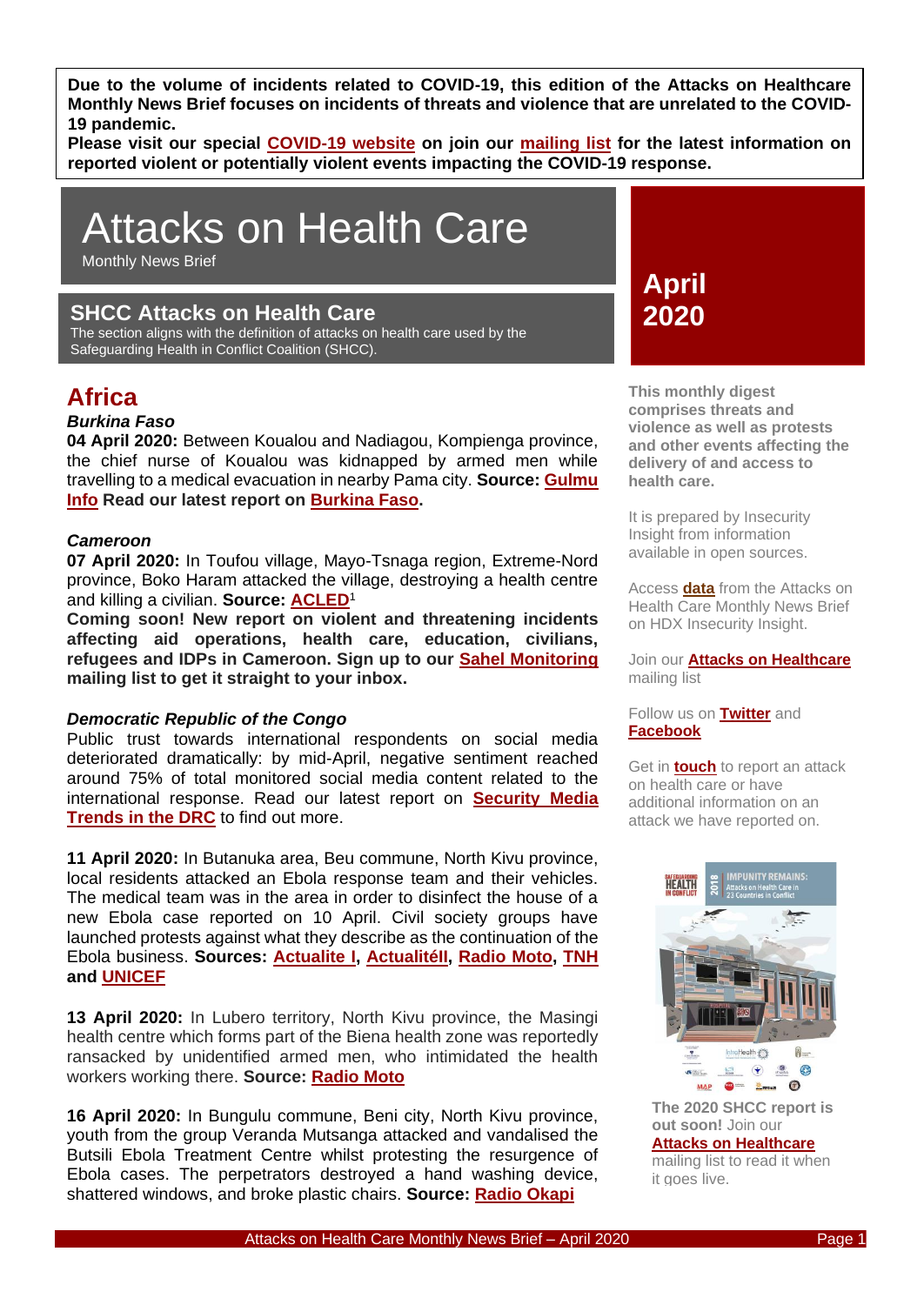**16 April 2020:** In Bungulu commune, Beni city, North Kivu province, youth from the group Veranda Mutsanga attacked and vandalised the Ngongolio Ebola Treatment Centre whilst protesting the resurgence of Ebola cases. The perpetrators also stole chairs from the facility. **Source: [Radio Okapi](https://www.radiookapi.net/2020/04/17/actualite/societe/nord-kivu-trois-centres-de-traitement-debola-vandalises-beni)**

**16 April 2020:** In Kanzulili Nzuli commune, Beni city, North Kivu province, youth from the group Veranda Mutsanga attacked and vandalised the Kanzulili Nzuli Ebola Treatment Centre, whilst protesting the resurgence of Ebola cases. The perpetrators also stole chairs from the facility **Source: [Radio Okapi](https://www.radiookapi.net/2020/04/17/actualite/societe/nord-kivu-trois-centres-de-traitement-debola-vandalises-beni)**

**16 April 2020:** In Lubero territory, North Kivu province, the Masingi health centre which forms part of the Biena health zone was reportedly attacked and ransacked by a group of armed men. Patients were reportedly intimidated while nurses were tortured in an unspecified manner. **Source: [Radio Moto](http://www.radiomoto.net/2020/04/17/lubero-le-centre-de-sante-de-masingi-de-nouveau-vandalise-par-des-porteurs-darmes/)**

**16 April 2020:** In Fizi territory, South Kivu province, four MSF Netherlands staff members were ambushed and kidnapped by unidentified armed perpetrators. They were released on 19 April. Two of the suspected kidnappers were later detained on 25 April. **Sources: [Actualité](https://actualite.cd/2020/04/17/rdc-4-agents-de-msf-kidnappes-fizi-au-sud-kivu) I, [Actualité II,](https://actualite.cd/2020/04/19/rdc-les-4-agents-msf-liberes-apres-4-jours-dans-la-brousse-fizi) and [Actualité III](https://actualite.cd/2020/04/26/rdc-fizi-deux-de-trois-presumes-kidnappeurs-des-agents-de-msf-arretes-baraka)**

## *Niger*

**29 April 2020:** As the WHO cancels mass vaccination campaigns amid the Coronavirus outbreak, Niger has been struck by a new outbreak of polio. **Sources: [AP](https://apnews.com/f0e64c8b63dbf2a25be0c1eda6bf0f69) and [TNH](https://www.thenewhumanitarian.org/news/2020/05/07/coronavirus-humanitarian-aid-response) Read our latest report on [Niger.](https://insecurityinsight.us12.list-manage.com/track/click?u=6ca1f5d2d10a8ab5e9333c51f&id=2a6f8b1295&e=4b5ade5e34)**

## *Nigeria*

**26 April 2020:** In Esanma, Bomadi LGA, Delta state, a male staff member of the British missionary organisation the New Foundation Clinic was killed by unidentified gunmen. One suspect was reportedly arrested. **Source: [Daily Post](https://dailypost.ng/2020/04/27/gunmen-kill-staff-of-missionary-clinic-in-delta/)**

## *Somalia*

**07 April 2020:** in Mogadishu-Yaqshid, Yaqshid district, Banadir region, a doctor was fatally shot at the Suuq Bacaad Market by unidentified gunmen on a motorcycle. The motive is believed to be related to conflict between subclans. **Source: [ACLED](https://acleddata.com/#/dashboard)**<sup>1</sup>

## *South Sudan*

**02 April 2020:** In Wau town, Western Bahr el Ghazal state, a patient's caregiver was violent towards every person present at the Wau Teaching Hospital and assaulted a doctor in the presence of nurses. In response, hospital staff have threatened to launch a strike, urging authorities to intervene immediately. **Source: [Radio Tamazuj](https://radiotamazuj.org/en/news/article/wau-health-workers-threaten-strike-after-caregiver-beats-up-doctor)**

## **Asia**

## *Myanmar*

**20 April 2020**: In Minbya Township, Mrauk-U District, Rakhine State, a marked WHO vehicle transporting COVID-19 testing samples came under gunfire, resulting in the death of the driver. A healthcare worker was also injured in the accident. Both Myanmar's army and the non-state armed actor group United League of Arakan Army denied responsibility for the attack and accused each other. **Sources: [BBC,](https://www.bbc.com/news/world-asia-52366811) [Ministry of](https://www.moi.gov.mm/moi:eng/?q=news/21/04/2020/id-21440)  [Information,](https://www.moi.gov.mm/moi:eng/?q=news/21/04/2020/id-21440) [Development Media Group,](https://www.dmediag.com/news/1410-govt-pde-who?fbclid=IwAR1HxqOM52Q09WaBuV4sYU5PpdNuQI-dZKZ-uOnI4UhSiCuFVmLsN6FxRCA) [New Age,](https://www.newagebd.net/article/104861/driver-killed-in-attack-on-un-vehicle-in-rakhine) [Oxfam,](https://www.oxfam.org/en/press-releases/myanmar-16-agencies-express-extreme-concern-after-death-aid-worker-transporting) [Reuters,](https://www.reuters.com/article/us-health-coronavirus-myanmar-rakhine/driver-killed-in-who-vehicle-carrying-virus-swabs-in-myanmars-rakhine-idUSKBN22315L) [RFA,](https://www.rfa.org/english/news/myanmar/who-driver-04212020184629.html?searchterm:utf8:ustring=%20aid) [TNH](https://www.thenewhumanitarian.org/news/2020/05/07/coronavirus-humanitarian-aid-response) and [WHO](https://www.bbc.com/news/world-asia-52366811)**

# **Middle East and North Africa**

## *Libya*

**03 April 2020:** In Tripoli city and district, Tripolitania region, Libyan National Army artillery shells reportedly landed near Tripoli University Hospital, resulting in the injury of two civilians. **Source: [Airwars](https://airwars.org/civilian-casualties/lc334-april-3-2020/)**

**06 April 2020:** In Tripoli city and district, Tripolitania region, artillery shells reportedly fired by Libyan National Army troops hit the Al Khadra General Hospital, injuring at least one health worker and damaging the facility. As a result of the attack, a pregnant woman miscarried and a foreign worker in the vicinity of the hospital was injured. **Sources: [Airwars,](https://airwars.org/civilian-casualties/lc336-april-6-2020/) [IOM,](https://www.iom.int/news/over-200000-libyans-displaced-amid-fighting-covid-19-threat-increases) [OCHA](https://reliefweb.int/report/libya/statement-humanitarian-coordinator-libya-yacoub-el-hillo-following-today-s-attack-al) and [WHO](https://reliefweb.int/sites/reliefweb.int/files/resources/health_sector_bulletin_april_2020.pdf)**

**07 April 2020:** In Tripoli city and district, Tripolitania region, rockets allegedly fired by the Libyan National Army hit Khadra Hospital, resulting in the injury of one civilian. **Source: [Airwars](https://airwars.org/civilian-casualties/lc338-april-7-2020/) and [WHO](https://reliefweb.int/sites/reliefweb.int/files/resources/health_sector_bulletin_april_2020.pdf)**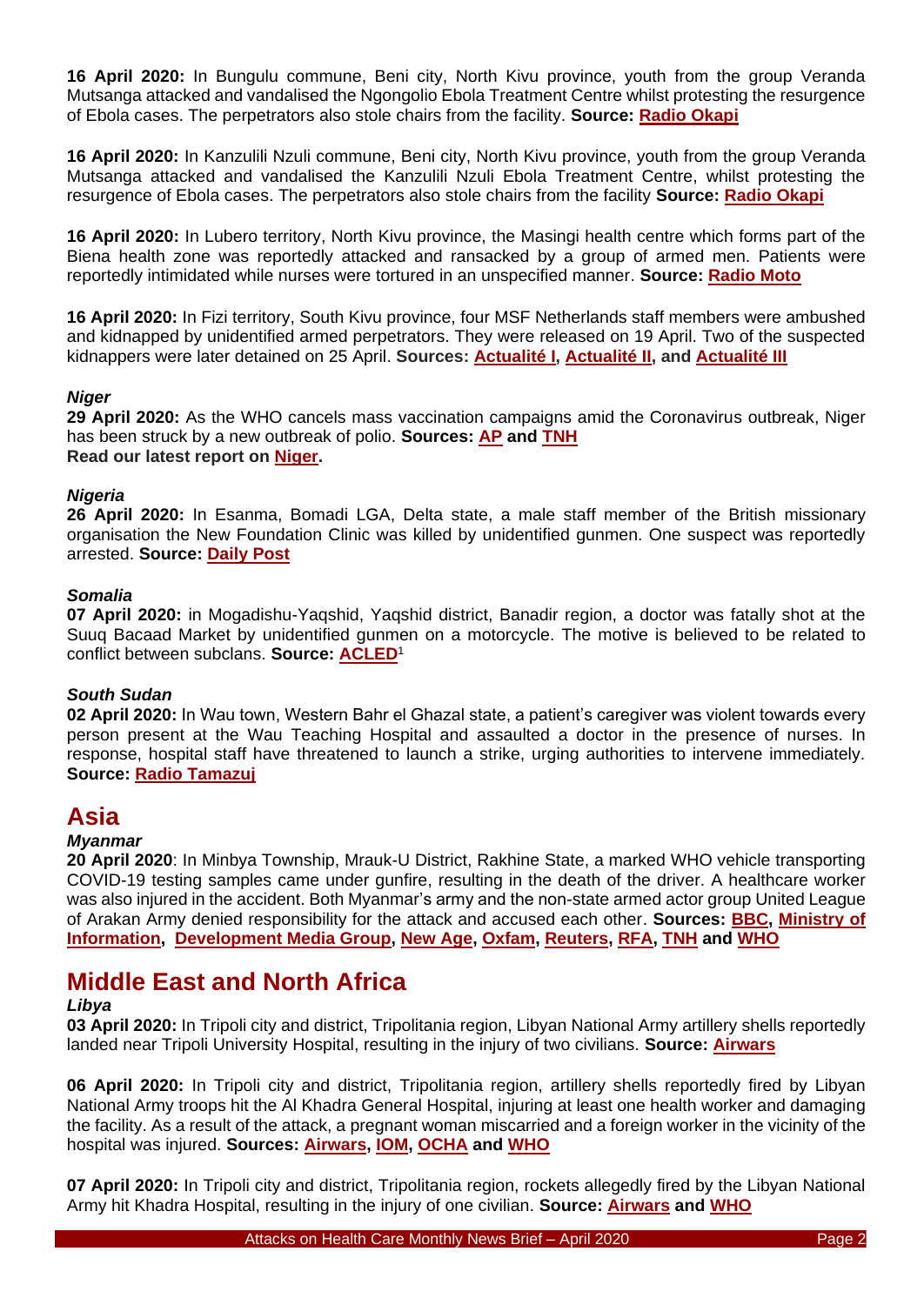**11 or 12 April 2020:** Near Tininai town, Misrata district, Tripolitania region, an alleged Turkish or Government of National Accord drone strike hit an ambulance, killing at least one paramedic, with some sources reporting two deaths.The ambulance was also destroyed. **Source: [Airwars](https://airwars.org/civilian-casualties/lc341-april-11-2020/) and [WHO](https://reliefweb.int/sites/reliefweb.int/files/resources/flash_update_ambulances_12_april_2020.pdf)**

**13 April 2020:** In the Shurfat Al Malaha neighbourhood, Tripoli city and district, Tripolitania region, unidentified airstrikes reportedly hit a medical dispensary, resulting in casualties. **Source: [Airwars](https://airwars.org/civilian-casualties/lc343-april-13-2020/)**

**13 April 2020:** In Sabratha city, Zawiya district, Tripolitania region, heavy clashes between warring parties forced the Sabratha Teaching Hospital and 25 other primary health centres to suspend their services. Meanwhile, unidentified perpetrators seized three ambulances from the same hospital. **Source: [WHO](https://reliefweb.int/report/libya/libya-health-sector-flash-update-monitoring-violence-against-healthcare-april-13-2020)**

**13 April 2020:** In Sorman town, Zawiya district, Tripolitania region, heavy clashes between warring parties forced the Sorman Hospital and 14 other primary health centres to suspend their services. **Source: [WHO](https://reliefweb.int/report/libya/libya-health-sector-flash-update-monitoring-violence-against-healthcare-april-13-2020)**

**13 April 2020:** In Al-Aylat town, Zawiya district, Tripolitania region, heavy clashes between warring parties forced the Al-Aylat Hospital and 12 other primary health centres to suspend their services. **Source: [WHO](https://reliefweb.int/report/libya/libya-health-sector-flash-update-monitoring-violence-against-healthcare-april-13-2020)**

**13 April 2020:** In an unspecified location, Zawiya district, Tripolitania region, heavy clashes between warring parties forced the Oncology Hospital to suspend its services. **Source: [WHO](https://reliefweb.int/report/libya/libya-health-sector-flash-update-monitoring-violence-against-healthcare-april-13-2020)**

**16 April 2020:** In Ain Zara town, Tripoli district, Tripolitania region, suspected Libyan National Army artillery shells reportedly landed on the home of a male neurosurgeon, resulting in his death. **Source: [Airwars](https://airwars.org/civilian-casualties/lc347-april-16-2020/)**

**17 April 2020:** In Ain Zara town, Tripoli district, Tripolitania region, the Royal Private Hospital was severely damaged by shelling.during continuous military activities around Tripoli city. No injuries were reported. As a result of the damage, the hospital is now non-functional. **Source: [WHO](https://reliefweb.int/sites/reliefweb.int/files/resources/flash_update_royal_private_hospital_17_april_2020.pdf)**

**20-21 April 2020:** In Wadi al Rabie settlement, Tripoli district, Tripolitania region, Libyan National Army Grad rockets reportedly struck two field hospitals operated by Field Medicine and Support Center (FMSC), causing damage to both facilities and injuring five paramedics. **Source: [Airwars](https://airwars.org/civilian-casualties/lc360-april-20-2020/) and [WHO](https://reliefweb.int/sites/reliefweb.int/files/resources/flash_update_wadi_al_rabie_fields_hospitals_21_april_2020.pdf)**

**23 April 2020:** In Sirte city and district, Tripolitania region, four health workers (two doctors, one nurse and one hospital staff) working for Ibn Sina Public Hospital were reported missing over a two-week period. There are reports that all of them were arrested by one of the armed groups in the area. **Source: [WHO](https://reliefweb.int/sites/reliefweb.int/files/resources/flash_update_ibn_sina_hospital_23_april_2020.pdf)**

**28 April 2020:** In Tripoli city and district, Tripolitania region, Libyan National Army artillery reportedly targeted the Royal Clinic, apparently resulting in the destruction of the medical facility. **Source: [Airwars](https://airwars.org/civilian-casualties/lc373-april-28-2020/)**

**29 April 2020:** In Abu Al Ghurab area, Jabal al Gharbi district, Tripolitania region, Government of National Accord or Turkish airstrikes allegedly destroyed two ambulances, resulting in the death of two people. **Source: [Airwars](https://airwars.org/civilian-casualties/lc375-april-29-2020/)**

**29 April 2020:** At Mitiga Airport, Tripoli city and district, Tripolitania region, Libyan National Army airstrikes allegedly struck the Military Medical Authority headquarters, resulting in casualties. **Source: [Airwars](https://airwars.org/civilian-casualties/lc374-april-29-2020/)**

**29 April 2020:** In Tajoura municipality, Tripoli district, Tripolitania region, the Weryemma Polyclinic was hit by shelling.from an unidentified source. The facility was fully functional and was providing Essential Reproductive, maternal, newborn and child health services to an average of 60 beneficiaries per day. All services have been suspended until the facility can be repaired. **Source: [WHO](https://reliefweb.int/sites/reliefweb.int/files/resources/flash_update_weryemma_polyclinic_tripoli_29_april.pdf)**

## *Yemen*

**04 April 2020:** In Dhale city and governorate, a hand grenade of unidentified origin was thrown at the An Nasr Hospital, injuring two civilians, and forcing its management to close it in protest over the attack. **Source: [CIMP](https://civilianimpactmonitoring.org/)**

**05 April 2020:** In Al Hawak district, Al Hudaydah governorate, artillery shells of unidentified origin hit an unnamed medical centre. **Source: [CIMP](https://civilianimpactmonitoring.org/)**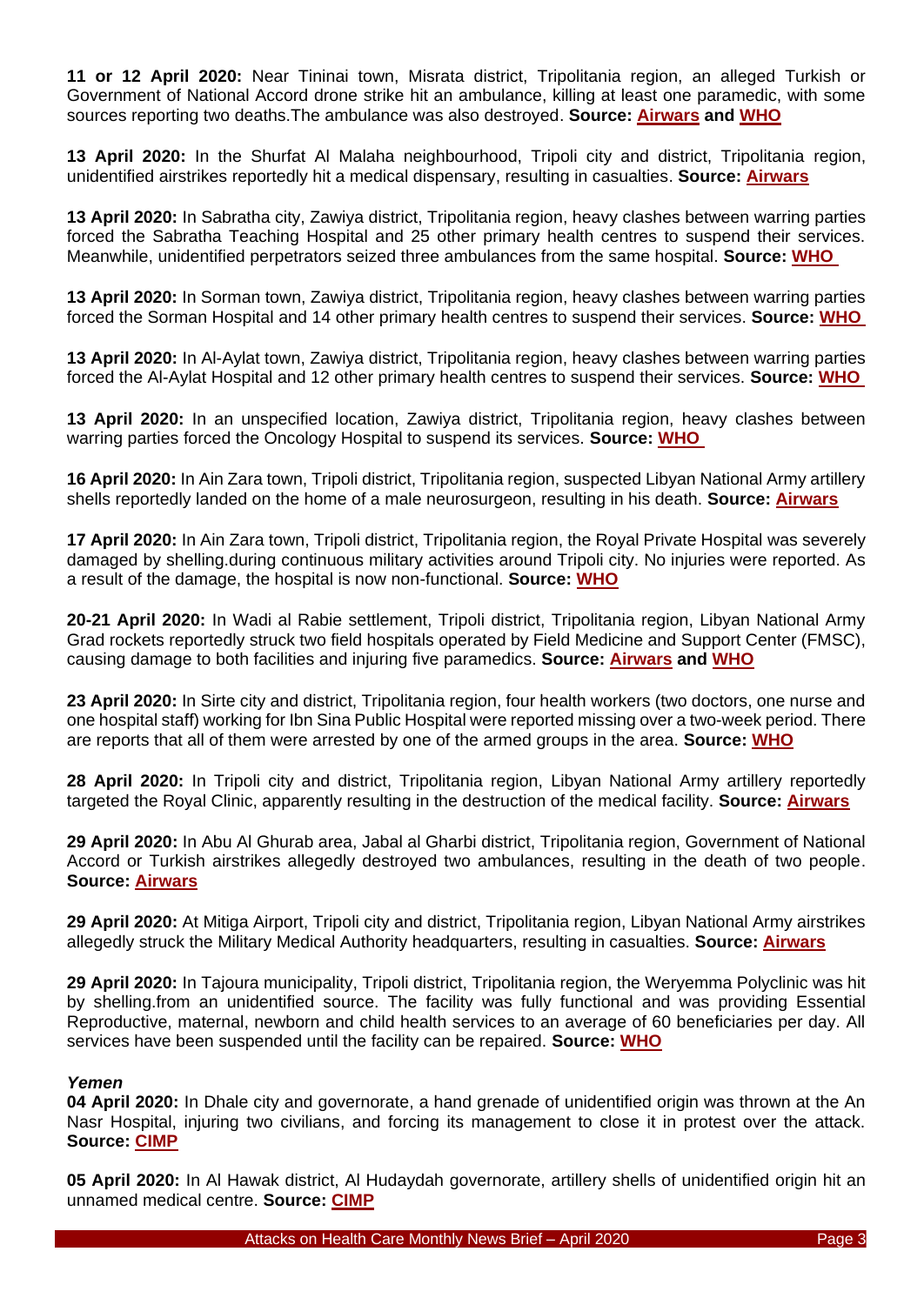**08 April 2020:** In Al Malagim district, Al Bayda governorate, airstrikes from an unidentified source hit two medical quarantine centres. **Source: [CIMP](https://civilianimpactmonitoring.org/)**

**11 April 2020:** In Al Qahirah area, Taiz governorate, unidentified perpetrators fired light weapons towards Ar Rawdah Hospital, killing one civilian and injuring another. **Source: [CIMP](https://civilianimpactmonitoring.org/)**

**15 April 2020:** In Taizz city and governorate, a medical clinic was reportedly stormed by pro-Hadi security forces affiliated with Islah. The perpetrators looted the clinic and attacked the owner of the facility as well as some female patients. **Source: [ACLED](https://acleddata.com/data-export-tool/)**<sup>1</sup>

**21 April 2020:** In Majzar district, Ma'rib governorate, artillery shells of unidentified origin hit an unnamed hospital. **Source: [CIMP](https://civilianimpactmonitoring.org/)**

**28 April 2020:** In Al Fajir area, Qaatabah town, Ad Dali governorate, a male pharmacist from Ibb governorate who was distributing medicines in Ad Dali was reportedly killed by Houthi forces at a checkpoint after refusing to pay taxes. **Source: [ACLED](https://www.acleddata.com/data/)**<sup>1</sup>

# **The Americas**

### *Mexico*

**06 - 11 April 2020:** In an unspecified location, Nuevo Leon state, unidentified perpetrators threw flammable liquid on the doors of a new hospital under construction. **Source: [El Universal](https://www.eluniversal.com.mx/english/covid-19-mexico-urges-end-fear-based-discrimination-against-healthcare-workers)**

**08 April 2020:** In Poza Rica Hidalgo, Veracruz State, a hospital was stormed by two armed men who attacked and killed two patients, a man, and his uncle. **Source: [ACLED](https://www.acleddata.com/data/)**

**16 April 2020**: In Guaymas, Sonora state, the General Hospital was stormed by two armed men who shot dead a female patient who had been hospitalised due to gunshot wounds. **Sources: [El Imparcial,](https://www.elimparcial.com/sonora/policiaca/Asesinan-a-mujer-herida-de-bala-en-el-Hospital-General-de-Guaymas-20200415-0001.html) [ANEWS](https://anews.mx/2020/04/16/asesinan-a-joven-durante-ataque-en-hospital-de-guaymas-sonora/) and [Opinion Sonora](https://opinionsonora.com/2020/04/15/consternacion-por-la-ejecucion-de-joven-mujer-en-el-hospital-general-de-guaymas/)**

## **Global Health Insecurity**

These events go beyond the definition used by the SHCC to cover a wider range of events that affect the provision of health care including events perpetrated by patients or relatives of patients, private individuals and criminals as well as significant strike action or protests by health care personnel.

# **Africa**

## *Democratic Republic of the Congo*

**16 April 2020:** In Butembo city, North Kivu province, over 70 staff members of the communications committee for Ebola response launched a five-day sit-in to protest unpaid salaries of three months. **Source: [Radio Okapi](https://www.radiookapi.net/2020/04/16/actualite/sante/ebola-les-agents-de-la-riposte-butembo-impayes-depuis-trois-mois)**

Public trust towards international respondents on social media deteriorated dramatically: by mid-April, negative sentiment reached around 75% of total monitored social media content related to the international response. Read our latest report on **[Security Media Trends in the DRC](https://bit.ly/3eYXGVS)** to find out more.

# **Asia**

#### *Japan*

**Around 20 April 2020:** In Kobe city, Hyogo prefecture, Kansai region, six nurses were arrested by police on allegations of sexual and physical abuse of mentally ill patients at the Kande Hospital. **Source: [Sankaku](https://www.sankakucomplex.com/2020/04/20/six-nurses-arrested-for-abusing-mentally-ill-patients/)  [Complex](https://www.sankakucomplex.com/2020/04/20/six-nurses-arrested-for-abusing-mentally-ill-patients/)**

## *Malaysia*

**23 April 2020:** In Gurney Park Condominium, Gurney Drive promenade, George Town city, Penang state, police arrested a doctor on suspicion of at least 22 burglaries at a residential block where he lives. **Source: [Free Malaysia Today](https://www.freemalaysiatoday.com/category/nation/2020/04/28/2-doctors-arrested-for-burglaries-in-penang/)**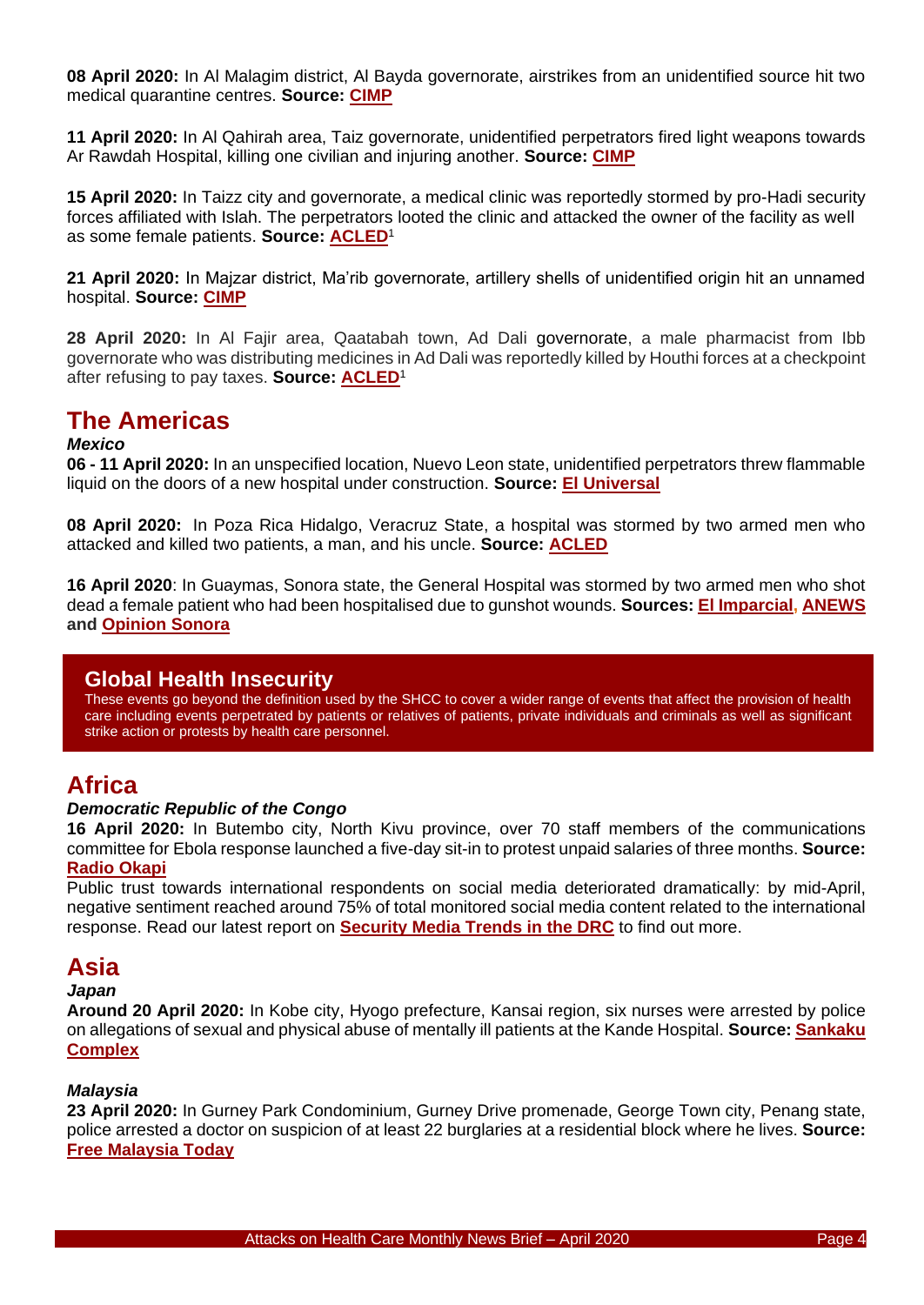## *Republic of Korea*

**10 April 2020:** In Seoul, the Seoul Central District Court sentenced an obstetrician to three-and-a-half years in prison for drowning a baby who was born alive during an abortion procedure. His medical license was suspended for three years. **Source: [Korea Times](https://www.koreatimes.co.kr/www/nation/2020/04/113_287707.html)**

## **Europe**

## *Czech Republic*

**18 April 2020:** In Karlovy Vary town, district and region, a cyber-attack of unidentified origin targeted the IT networks of an unnamed regional hospital. The attack was successfully blocked. **Source: [The Hindu](https://www.thehindu.com/news/international/czech-airport-hospital-targeted-in-cyberattacks/article31378587.ece)**

## *Ireland*

**11 April 2020:** In Sligo town and county, Connacht province, a woman was remanded in custody for biting a health worker at the Sligo University Hospital. **Sources: [The Irish Times,](https://www.irishtimes.com/news/crime-and-law/woman-accused-of-biting-doctor-at-sligo-hospital-is-remanded-in-custody-1.4227111) [The Journal](https://www.thejournal.ie/garda-health-worker-assaulted-sligo-5072656-Apr2020/)**

## **The Americas**

## *Canada*

**18 April 2020:** In Masstown and Portapique rural communities, Colchester county, Nova Scotia province, a domestic dispute between a gunman and his girlfriend led to a mass shooting that killed 22, including two female members of the Victorian Order of Nurses. **Sources: [CBCI,](https://www.cbc.ca/news/canada/nova-scotia/mass-killing-shooting-victims-remembered-1.5538032) [CBC II,](https://www.cbc.ca/news/canada/nova-scotia/teacher-killed-in-n-s-shooting-appreciated-the-wonder-of-life-1.5539585) [CBC III](https://www.cbc.ca/news/canada/nova-scotia/heather-o-brien-von-nurse-nova-scotia-mass-shooting-1.5540039) and [Mirror](https://www.mirror.co.uk/news/world-news/coronavirus-hero-nurse-killed-canadas-21912053)**

**18 April 2020:** In British Columbia province, a laser strike of unidentified origin targeted a British Columbia air ambulance flying over Vancouver Island, whilst on a night flight toward Victoria General Hospital. **Source: [The Star](https://www.thestar.com/news/canada/2020/04/22/bc-air-ambulance-targeted-by-laser-over-vancouver-island-transport-canada-says.html)**

#### *Mexico*

**27 April 2020:** In Guadalajara, Jalisco state, a male nurse wearing uniform suffered first and second degree burns when a man threw boiling water on him. **Sources: [Infobae,](https://www.infobae.com/america/mexico/2020/04/28/coronavirus-en-jalisco-agredieron-con-agua-caliente-a-un-enfermero/) [Diario de Yucatan](https://www.yucatan.com.mx/mexico/enfermero-agredido-en-guadalajara-le-tiran-agua-caliente) and [Uno TV](https://www.unotv.com/noticias/estados/jalisco/detalle/coronavirus-lanzan-agua-hirviendo-a-enfermero-de-guadalajara-jalisco-527213/)**

## **Notes**

**This document is part of the Attacks on Health Care project.** It is published by Insecurity Insight and funded and supported by the Department for International Development (DFID) of the UK government through the RIAH project at the Humanitarian and Conflict Response Institute at Manchester University, UK.

The incidents reported are not a complete nor a representative list of all events that affected the provision of health care and have not been independently verified. All decisions made, on the basis of, or with consideration to, such information remains the responsibility of their respective organisations.

Suggested citation: Insecurity Insight. 2020. Attacks on Health Care Monthly News Brief, April 2020. Switzerland: Insecurity Insight, Attacks on Health Care Project.

<sup>1</sup>Armed Conflict Location & Event Data Project (ACLED) **[database attribution policy](https://www.acleddata.com/wp-content/uploads/dlm_uploads/2018/12/TermsofUse_AttributionPolicy_Final_12.10.2018.pdf)**. Accessed 5 May 2020